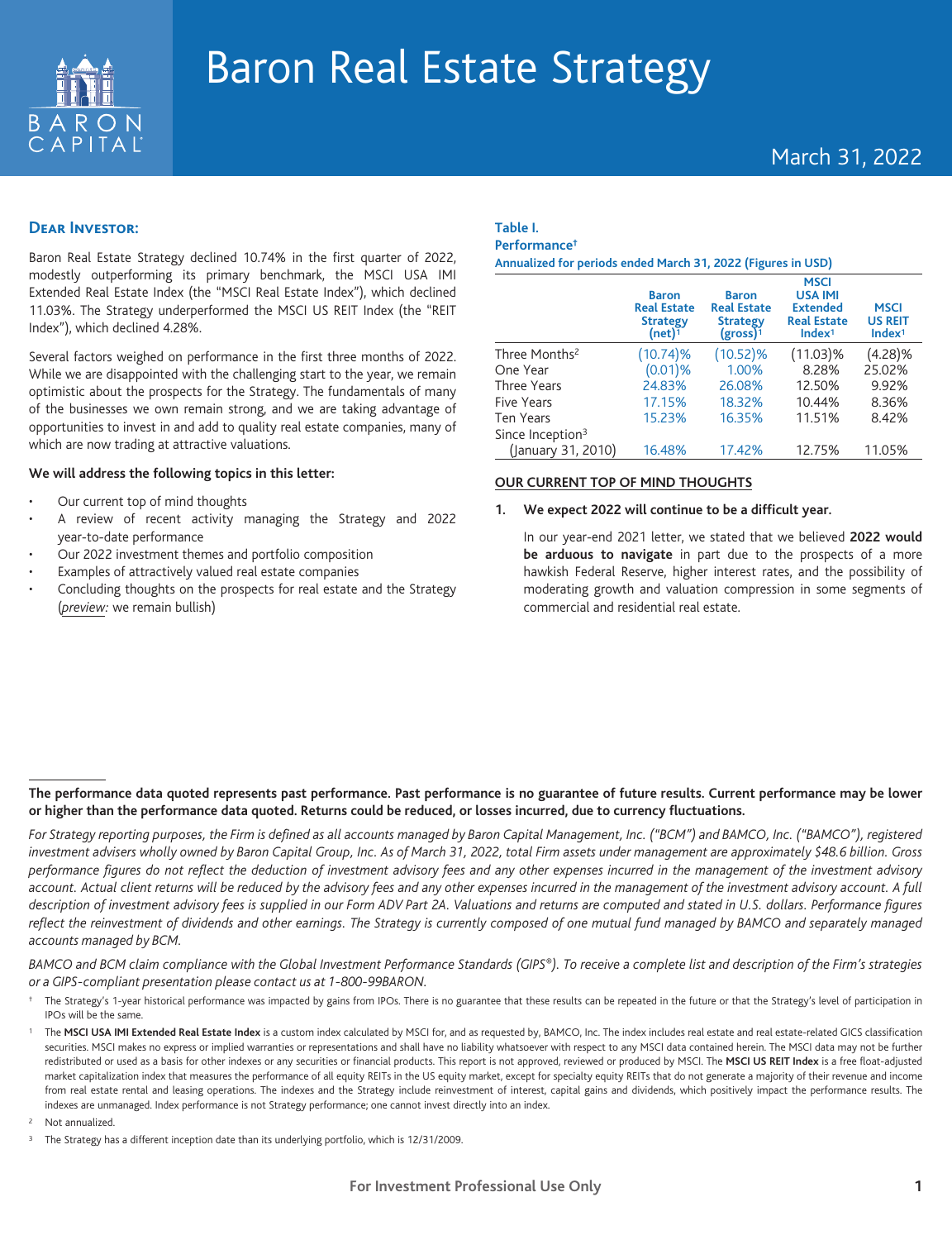Early in 2022, we also stated our expectation that **this year would be a normalization or transition year** – a normalization in interest rates, inflation, valuation multiples, stock market returns, the ongoing reopening of the U.S. economy, the pandemic, and a transition in Federal Reserve policy from accommodation to contraction. Many of these anticipated considerations and the unanticipated Russia/Ukraine war have contributed to a challenging market environment in the first few months of 2022.

- 2. Though we are mindful of many of the key risks to the equity and real estate market outlook, **we remain optimistic about the prospects for several segments of public real estate–more so today than three months ago given the sharp correction in many stocks since the start of the year.**
- **3. Several real estate companies are on sale.**
	- A good portion of public real estate is attractively valued relative to prior periods.
	- Several segments of public real estate are "on sale" relative to private real estate alternatives. In other words, *valuations for several real estate companies are cheaper on "Wall Street than on Main Street."*
	- For examples of attractively valued real estate companies, please refer to "Examples of attractively valued real estate companies" later in this letter.
- **4. There is a strong case to include an allocation to real estate in a diversified investment portfolio.**
	- **Near-term case for real estate:** Demand in most cases continues to outstrip supply, favorable business conditions do not portend a recession, strong and liquid balance sheets, substantial private capital in pursuit of real estate ownership, and several attractively valued public real estate companies.
	- **Long-term case for real estate:** Strong long-term return potential, diversification benefits due to low correlations to equities and bonds, and inflation protection.
- **5. A well-crafted real estate portfolio can perform well in a rising interest rate and elevated inflationary environment.**
	- **Interest rates:** If business conditions are improving and both the rate of change in interest rates and the ultimate level of interest rates does not create consumer sticker shock and/or become a headwind to operating performance, then real estate equities can perform well.

**The performance of Baron Real Estate Strategy in rising rate environments:** Since the launch of the Strategy at the beginning of 2010, there have been six periods when the U.S. 10-year Treasury yield increased by at least 80 basis points. During these rising interest rate periods, the Baron Real Estate Strategy:

– Generated positive absolute performance in five of the six periods. The only period the Strategy did not generate a positive return was a 13-month period when it declined 1.82% (September 7, 2017 to October 5, 2018).1

- Outperformed the REIT Index 100% of the time (in six out of six periods).
- **Inflation:** Certain real estate businesses have the ability to raise prices to provide partial inflation protection – well-located real estate in supply-constrained markets, real estate with short-lease durations, and leases with contractual annual rent escalators.

**The performance of Baron Real Estate Strategy in rising inflationary environments:** Since the launch of the Strategy at the beginning of 2010, there have been six periods when the one-year inflation increased at least 100 basis points. During these inflationary periods, the Baron Real Estate Strategy has proven to be an effective inflation hedge:

- Generated positive absolute performance in five of the six periods. The only period the Strategy did not generate a positive return was a 10-month period beginning on November 30, 2010, when it declined 7.51%.
- Outperformed the REIT Index in four of six periods with an average outperformance of 197 basis points.
- Outperformed the MSCI Real Estate Index in four of six periods with an average outperformance of 147 basis points.
- **Playbook for rising interest rate and inflationary environments:**
	- Prioritize short-lease duration real estate that can reprice more often to partially offset interest rate and inflationary pressures.
	- Emphasize real estate-related companies that will benefit disproportionately from an improvement in the economy.
	- Emphasize companies with strong pipelines of projects to supplement organic growth.
	- Invest in companies with strong balance sheets that can weather a rise in interest rates.
	- Monitor companies that are more susceptible to higher borrowing costs (REIT and non-REIT).
- **6. We believe the Baron Real Estate Strategy with the demonstrated merits of our broader, more flexible, and actively managed investment approach – is a highly compelling choice.**

# **A REVIEW OF RECENT ACTIVITY MANAGING THE STRATEGY AND 2022 YEAR-TO-DATE PERFORMANCE**

# **Recent Activity**

We have maintained our elevated active approach to managing the Strategy in the first three months of 2022 due to:

- The ongoing evolution of tailwinds and headwinds in certain segments of real estate
- Company-specific considerations
- The emergence of several macro headwinds such as the recent spike in interest rates and mortgage rates
	- According to Freddie Mac, the 30-year fixed mortgage rate increased by 156 basis points in the first three months of

<sup>&</sup>lt;sup>1</sup> With the exception of contributors and detractors, most of the ensuing data through the end of the letter is based on a representative account. Such data may vary for each client in the Strategy due to asset size, market conditions, client guidelines, and diversity of portfolio holdings. The representative account is the account in the Strategy that we believe most closely reflects the current portfolio management style for the Strategy. Representative account data is supplemental information.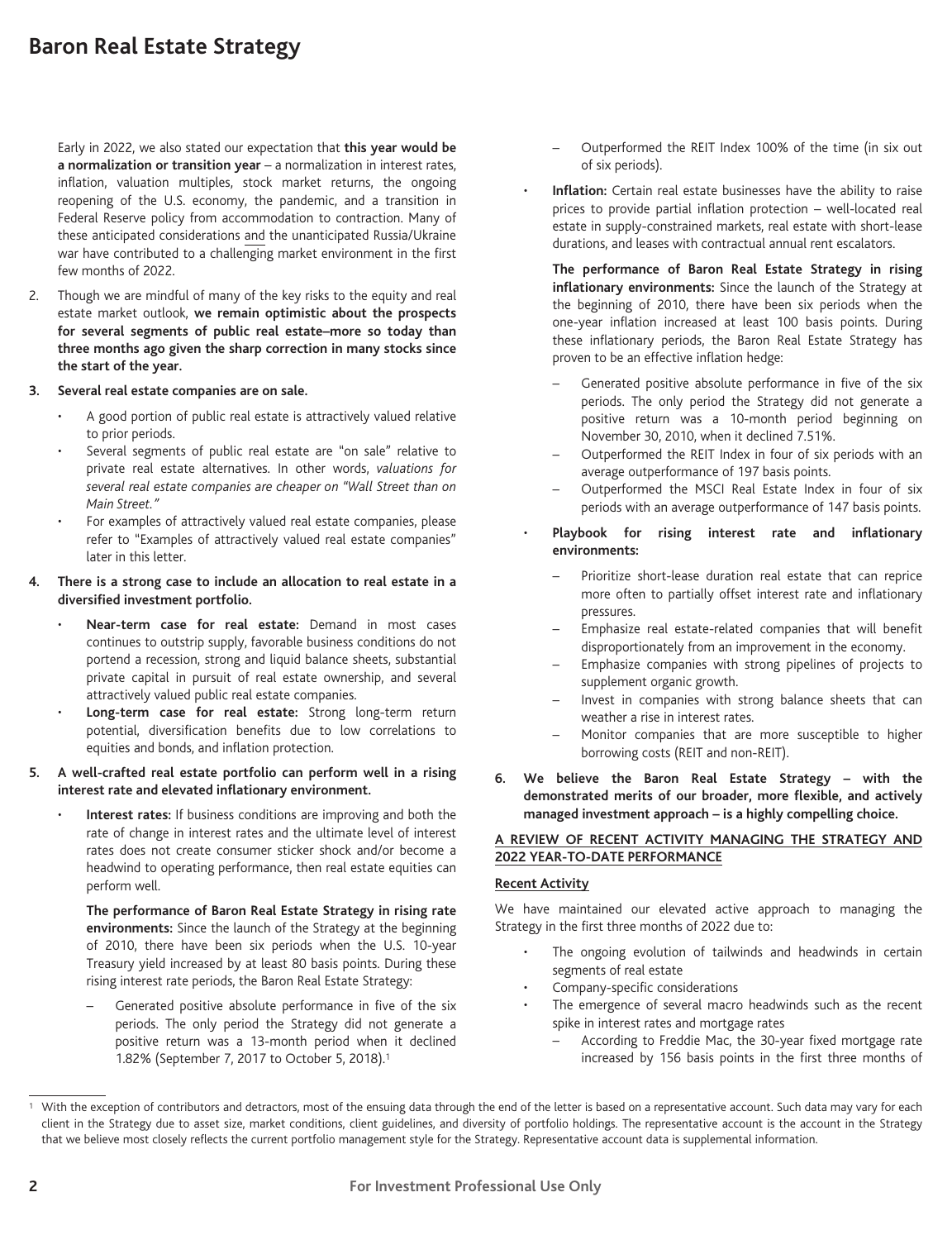2022 from 3.11% on December 31, 2021, to 4.67% on March 31, 2022

• High stock market volatility

We believe our actions have positioned the Strategy for strong long-term performance: They included:

- Raising cash by trimming or exiting expensive real estate securities, especially businesses that could face operational headwinds
- Purchasing best-in-class real estate-related securities that were on sale

Examples: **Brookfield Asset Management Inc.**, **CBRE Group, Inc.**, **American Tower Corp.**, **Equity Residential**, **Public Storage Incorporated**, **Vail Resorts, Inc.**, and **Blackstone Inc.**

Purchasing cyclical real estate stocks - travel and hospitalityrelated and a few housing-related real estate stocks – that had declined sharply (*in some cases by 40% to 50% from 2021 share price highs!*) but possess the potential to appreciate significantly over the new few years

Examples: **Las Vegas Sands Corporation**, **Boyd Gaming Corporation**, **Caesars Entertainment Corporation**, **Six Flags Entertainment Corporation**, **Madison Square Garden Entertainment Corp.**, **Trex Company, Inc.**, **The AZEK Company Inc.**, and **Floor & Decor Holdings, Inc.**

# **Table II.**

#### **Top net purchases for the quarter ended March 31, 2022**

|                             | <b>Ouarter End</b><br><b>Market Cap</b><br>(billions) | Amount<br><b>Purchased</b><br>(millions) |
|-----------------------------|-------------------------------------------------------|------------------------------------------|
| Vail Resorts, Inc.          | \$10.6                                                | \$44.7                                   |
| Public Storage Incorporated | 68.4                                                  | 40.3                                     |
| Blackstone Inc.             | 151.9                                                 | 29.4                                     |
| <b>GDS Holdings Limited</b> | 7.5                                                   | 28.2                                     |
| Las Vegas Sands Corporation | 297                                                   | 27.0                                     |

In the most recent quarter, we initiated positions in three best-in-class real estate companies that are new to the Baron Real Estate Strategy:

We have been monitoring and researching **Vail Resorts, Inc.** for several months. Following a steep correction in its share price from a peak of \$376 in November 2021, we acquired shares approximately \$100 lower at an average cost basis of \$276 per share. The company has assembled an irreplaceable portfolio of mountain resorts that include Vail, Beaver Creek, Breckinridge, Park City, Whistler Blackcomb, and Keystone. We believe Vail's long-term prospects will be supported by attractive supply and demand trends (e.g., no new ski resorts, strong consumer demand for outdoor experiences versus goods), strong pricing power and free cash flow generation, a customer advance commitment strategy that leads to recurring cash flows and financial stability even if weather and macroeconomic conditions change, and strategic acquisitions. After peaking at a valuation of approximately 18 to 20 times cash flow (its long-term average is approximately 15 times cash flow), we believe Vail's shares are now attractively valued at approximately 13 times cash flow and offer prospects for compelling returns over the next few years.

Public Storage Incorporated is a REIT that is the world's largest owner, operator, and developer of self-storage facilities. The company's nearly

2,500 self-storage facilities across the U.S. serve more than one million customers. The company has achieved the number one market position in 14 of its top 15 markets and the leading brand among consumers. We are encouraged about the company's prospects due to our expectations for the continuation of strong occupancy and rent trends, limited new supply, mid-teens organic cash flow growth, the potential for mergers and acquisitions activity in part due to the company's well-capitalized and low leverage balance sheet, and the ability to increase rents monthly to combat inflation headwinds. We believe Public Storage's shares are currently valued at a discount to private market self-storage values and offer prospects for mid-teens total returns over the next few years.

Since the inception of the Baron Real Estate Strategy, we have invested in Brookfield Asset Management Inc., a leading alternative asset management company focused on investing in high-quality assets that tend to generate predictable and growing cash flows. We remain optimistic on the multiyear prospects for Brookfield and certain other alternative asset management companies because we believe the growth opportunity is a secular one that will continue to be fueled by institutions shifting a large portion of their capital away from fixed income investment options due to persistently low global interest rates and insufficient fixed income returns. Much of this capital continues to be reallocated to alternative asset management companies that are expected to generate attractive relative and absolute returns with less volatility.

In the most recent quarter, we expanded the Strategy's exposure to the alternative asset management category with our purchase of **Blackstone Inc.** We have long admired Blackstone because we believe the company embodies several of the characteristics of a truly great business. Blackstone has a premier brand, a global franchise, and loyal customers. The company is fast growing with limited needs for capital, produces high cash flow margins, and is anchored by a recurring revenue base. Led by the highly talented CEO Stephen Schwarzman and President Jon Gray, the company attracts and retains excellent talent. The company is the largest real estate manager in the world with an impressive investment track record. Approximately 40% of its fee-earning inflows are derived from real estate. Following a more than 20% correction in Blackstone's share price, we recently began acquiring shares. With its 4.6% dividend yield and strong prospects for growth, we are optimistic about the long-term potential for our investment in Blackstone.

Following a 66% correction in its share price from a peak of \$117 per share in February 2021, we recently reacquired shares in **GDS Holdings Limited** at an average cost of \$39 per share. GDS is the leading developer and operator of data centers in China. Following several years of strong share price performance, the shares of GDS corrected sharply in 2021 due to investor concerns about China's increased regulatory scrutiny of the technology industry and a slowdown in its economy, increased competition, evidence of further tensions with U.S. regulatory agencies, and a substantial correction in technology shares broadly. At our average purchase price of \$39, we believe these concerns are sufficiently discounted in the shares and remain optimistic about the company's long-term potential to generate strong growth and increase the intrinsic value of the business.

In February 2021, three highly respected institutional investors – Sequoia China, ST Telemedia Global Data Centers, and an Asian sovereign wealth fund – invested \$620 million dollars in GDS at a slight premium to our purchase price. This was a major vote of confidence in the management team and the growth opportunity ahead (we suspect there is meaningful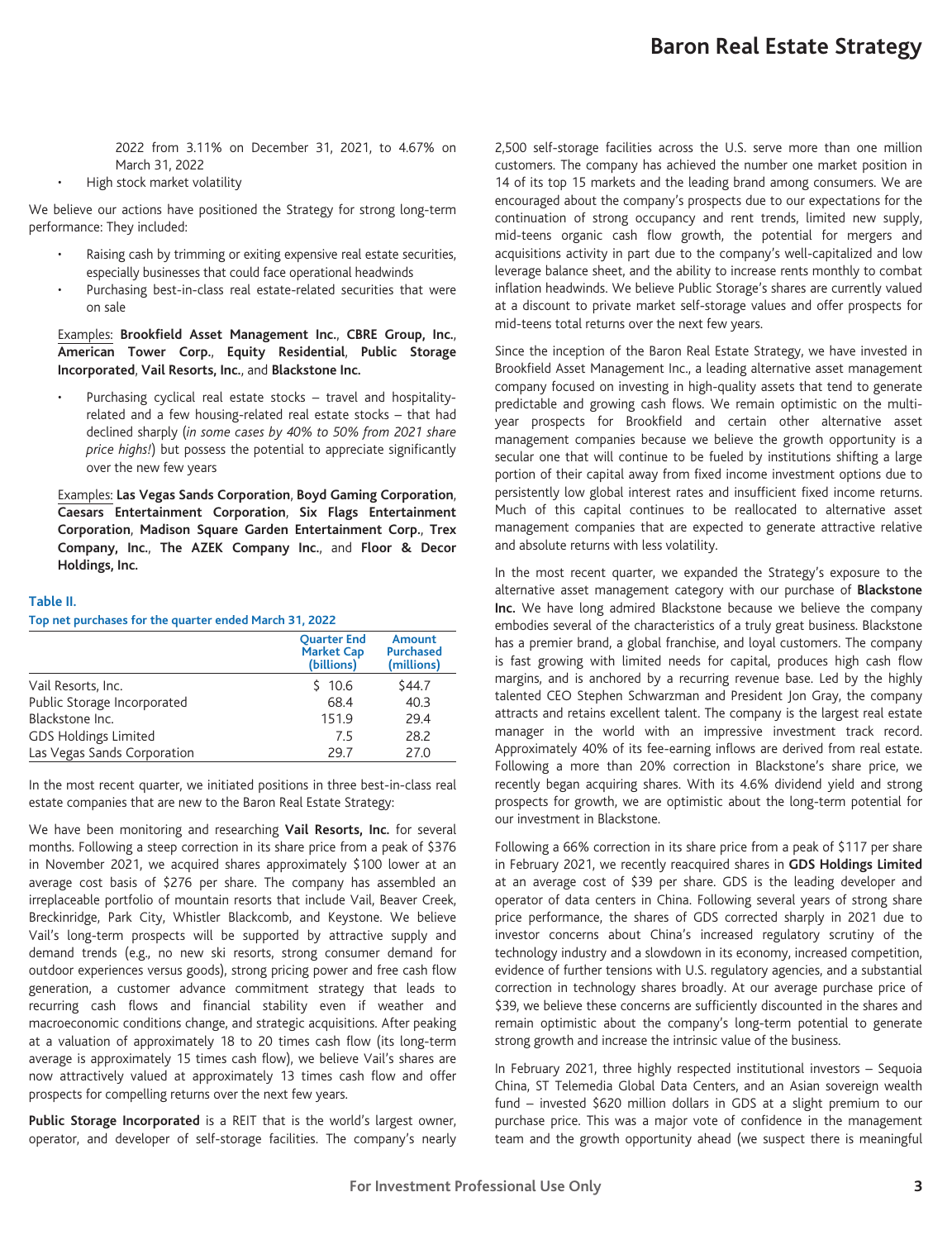additional capital available to support GDS's expansion plan should volatility in the public equity markets persist). We continue to believe that GDS is well positioned to benefit from the Chinese digital economy, which is in its early growth phase, with relatively low national internet access penetration and expectations for ongoing strong growth in public cloud spending.

GDS' shares are valued at a discounted cash flow multiple to its global data center peers despite the fact that the company is projected to grow its cash flow 3 to 4 times faster over the next few years.

Following a 50%-plus decline in the share price of **Las Vegas Sands Corporation** from its 2021 peak share price of \$67 to \$34, we began acquiring shares of this global leader in the development and operation of luxury casino resorts in the fourth quarter of 2021 and continued to acquire shares in the most recent quarter. We believe Las Vegas Sands' marketleading resorts in Macau and Singapore position the company for strong growth when travel and tourism spending rebounds. Las Vegas Sands maintains a liquid and investment grade balance sheet and is currently valued at a significant discount to our assessment of replacement cost.

#### **Table III.**

#### **Top net sales for the quarter ended March 31, 2022**

|                                   | <b>Quarter End</b><br><b>Market Cap or</b><br><b>Market Cap</b><br><b>When Sold</b><br>(billions) | Amount<br>Sold<br>(millions) |
|-----------------------------------|---------------------------------------------------------------------------------------------------|------------------------------|
| Lennar Corporation                | \$23.4                                                                                            | \$38.1                       |
| D.R. Horton, Inc.                 | 26.4                                                                                              | 33.5                         |
| Lowe's Companies, Inc.            | 133.8                                                                                             | 24.0                         |
| Simon Property Group, Inc.        | 43.2                                                                                              | 21.6                         |
| Installed Building Products, Inc. | 3.4                                                                                               | 21.2                         |

In our year-end 2021 letter, we noted that we were mindful of the potential risks to the Strategy's investments in residential-related real estate companies.

In the first quarter of 2022, following exceptionally strong share price performance for the three-year period ended December 31, 2021 for many of the Strategy's investments in residential-related real estate companies, we trimmed the Strategy's holdings in homebuilders **Lennar Corporation** and **D.R. Horton, Inc.**, and home improvement center **Lowe's Companies, Inc.** We also exited the Strategy's investment in residential building product and services company **Installed Building Products, Inc.**

Though we remain optimistic about the long-term prospects for the U.S. housing market, we are cautious near term about the possibility of a slowdown in the for-sale portion of the U.S. housing market due, in part, to affordability concerns and material and labor bottle necks. In addition to the spike in mortgage rates mentioned above, home prices increased almost 20% in 2021 (the biggest annual gain in at least 34 years according to Case Shiller) following a more than 10% increase in home prices in 2020.

Following first quarter declines of 30% to 50% for several residentialrelated real estate companies, we believe the valuations of many housingrelated companies now reflect a good portion of a possible temporary slowdown in the U.S. housing market and have begun to offer compelling multi-year return prospects.

For our more complete thoughts on residential real estate and attractively valued real estate, please see "Our 2022 investment themes and portfolio composition" and "Examples of attractively valued real estate companies" later in this letter.

Following a share price gain of more than 97% in 2021, we recently trimmed the Strategy's holdings in **Simon Property Group, Inc.**, the largest and premier mall operator in the U.S. Though we are also tempered by the expectation for modest earnings growth in 2022, we remain optimistic about the company's long-term prospects. Simon owns A-quality malls in A-quality geographic locations. We expect Simon to benefit from the ongoing economic recovery and believe management is well positioned to acquire real estate assets given its strong balance sheet and low cost of capital.

#### **Recent Performance**

Though we are disappointed with the Strategy's challenging start to 2022 – in part due to some unexpected "curve balls" such as a rapid and steep spike in mortgage rates, a further spike in inflation, ongoing pandemicrelated lockdowns, and an unexpected war – there have been prior periods when the Strategy has temporarily trailed its benchmark. We have a track record of bouncing back. Our team remains driven, hard at work, and we are optimistic that we will, once again, deliver strong long-term relative performance for our shareholders as we have done for more than 12 years.

#### **Table IV.**

**Top contributors to performance for the quarter ended March 31, 2022**

|                                           | <b>Ouarter End</b><br><b>Market Cap</b><br>(billions) | Percent<br><b>Impact</b> |
|-------------------------------------------|-------------------------------------------------------|--------------------------|
| Madison Square Garden Entertainment Corp. | 2.8                                                   | 0.22%                    |
| Travel + Leisure Co.                      | 5.0                                                   | 0.18                     |
| Blackstone Inc.                           | 151.9                                                 | 0.18                     |
| <b>Boyd Gaming Corporation</b>            | 7.2                                                   | 0.09                     |
| Six Flags Entertainment Corporation       | 3.8                                                   | 0.08                     |

We recently acquired shares in **Madison Square Garden Entertainment Corp.** ("MSGE") at what we believe was a highly discounted average price of only \$68 per share. From its peak of \$121 per share in March 2021, the stock declined more than 40% due to setbacks in indoor live entertainment amid the COVID-19 resurgence and real estate construction delays. The company owns iconic sports and entertainment real estate venues such as Madison Square Garden, the Chicago Theater, and is building a new state-of-the-art venue in Las Vegas, the MSG Sphere at The Venetian (slated to open in 2023). In addition, MSGE has long-term leases at Radio City Music Hall and the Beacon Theatre, while also maintaining a controlling stake in restaurant group TAO.

Our investment thesis in MSGE is based on the following:

- 1. We believe cash flow will quickly meet or exceed 2019 levels with live events and entertainment returning to normalized levels. This trend should be aided by meaningful tailwinds due to easing COVID-19 restrictions and receding health concerns combined with substantial consumer savings and prioritization of experiences over goods.
- 2. We believe the Sphere in Las Vegas will not only lead to incremental cash flow growth for the company but will also allow for further value creation.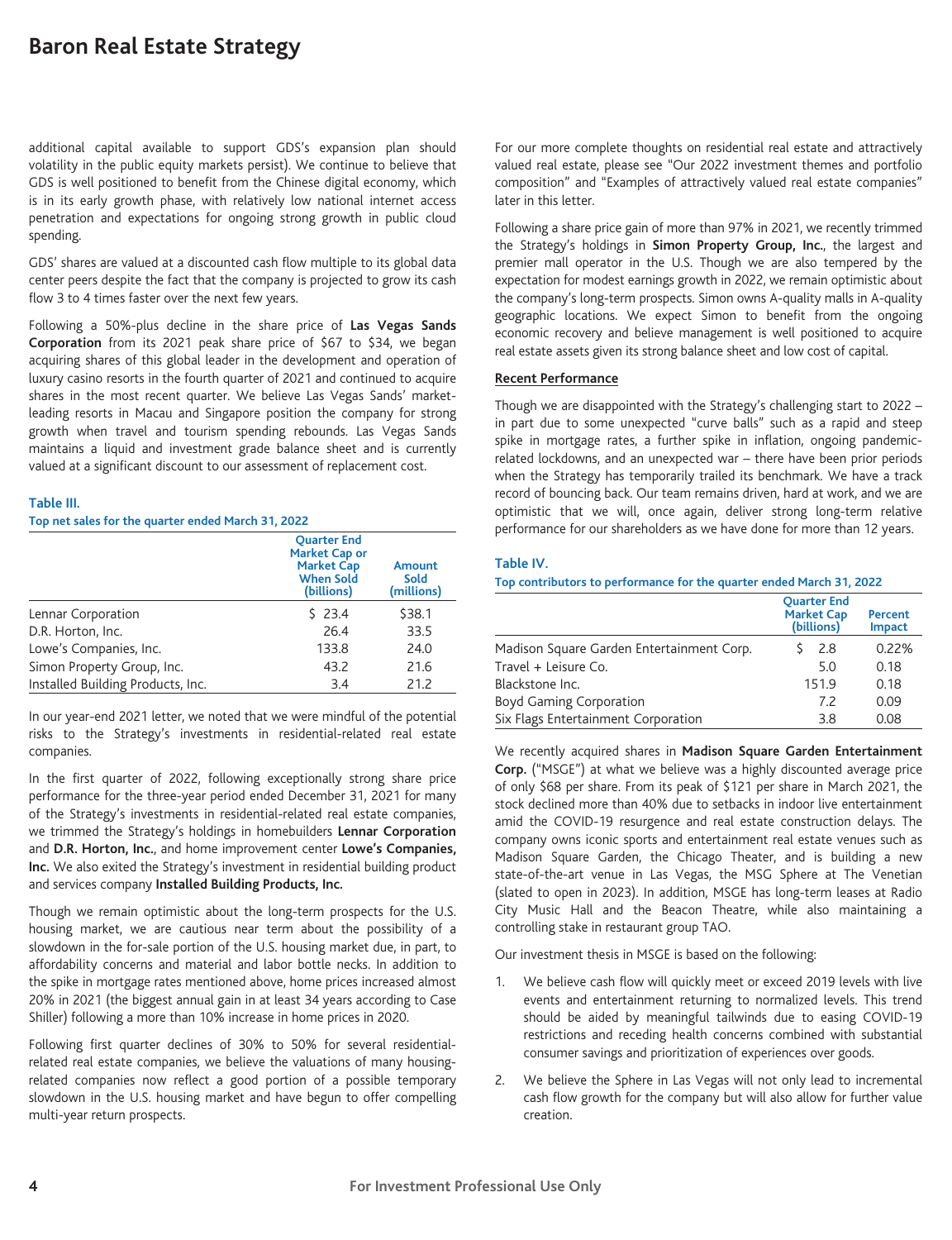3. We believe the company is trading a substantial discount to our estimate of intrinsic value of \$100 in a base case and \$150 in an upside case. We believe the ramp in live entertainment cash flow combined with the Sphere completion and visibility on development returns should help shine a light on this value.

Following strong quarterly business results, the shares of **Travel + Leisure Co.**, a leading timeshare and hospitality company, performed well in the most recent quarter. We participated in the company's investor day in September 2021 and remain encouraged by management's four-year growth plan, which includes expectations to grow earnings at a compound annual growth rate of 17% to 22%. Management also expects to generate approximately \$3 billion of cumulative cash flow in the next four years that can be used for dividends, share repurchases, strategic mergers and acquisitions, and reinvesting in the business. We believe the shares are attractively valued at only 12.5 times estimated 2022 earnings per share and offer compelling prospects for strong shareholder returns over the next few years.

Please refer to our commentary on **Blackstone Inc.** which can be found below Table II – Top net purchases for the quarter ended March 31, 2022 earlier in this letter.

Following strong share price performance in 2021, the shares of **Boyd Gaming Corporation** continued to perform well in the first quarter of 2022. Boyd is one of the largest and most successful casino entertainment companies in the U.S. The company owns and operates 28 casino gaming properties in 10 states with a large presence in Las Vegas and a geographic focus on the drive-to, leisure gaming customer. We remain optimistic about the prospects for Boyd's shares because business conditions are strong, management maintains a liquid and conservatively capitalized balance sheet, insiders own approximately 27% of the company, the shares remain attractively valued at only 7.5 times 2022 estimated cash flow and a double-digit free cash flow yield, and we believe the company could be an attractive acquisition candidate should its current valuation remain discounted relative to recent private market casino and gaming transactions.

The shares of **Six Flags Entertainment Corporation** increased modestly in the most recent quarter following encouraging business results. The company is the largest operator of regional theme parks in the world with 30 parks across the U.S., Mexico, and Canada and hosts approximately 30 million visitors annually. Six Flags enjoys robust unaided consumer awareness due to its 60-year operating history and enduring brand.

We have recently spent time with newly appointed CEO Selim Bassoul. Selim spent over 20 years as the former CEO of The Middleby Corporation where he engineered a successful turnaround, implementing an accretive acquisition strategy and reinvigorating organic growth. Middleby ultimately grew sales from approximately \$100 million to over \$2.5 billion at his retirement in 2019. Six Flags also has elements of a turnaround situation, yet also has the ability to leverage its well-known brand and long operating history.

We believe there are multiple avenues to win with Six Flags:

1. **Attendance growth:** Attendance recovery post-pandemic has been robust, but we believe there are further opportunities to drive quality guest volume and increase the attendance mix toward higher spending guests.

- 2. **Premiumization:** We believe Six Flags has tremendous pricing power and is under-monetizing its core offerings. While per capita in-park spending has been strong (growing approximately 30% from 2019 levels), we believe there is further room to drive guest spending through initiatives such as better food and beverage selections and technology adoption (e.g., mobile ordering, ability to pay to skip line, personalization of guest experience). We also believe there is an opportunity to drive ticket pricing through a dynamic pricing model based on the day of the week and point in the season in addition to simplifying the season pass and membership offerings. At approximately \$55 per day (\$30 admission and \$25 in-park spending), Six Flags remains one of the lower cost leisure-entertainment options.
- 3. **Corporate initiatives:** Selim has proven to be a thoughtful and charismatic leader. We believe there is ample opportunity to reset the company culture, reduce layers of management, make quicker decisions, and empower employees.

We believe a combination of these initiatives as well as others will allow Six Flags to grow cash flow from \$500 million in 2021 to approximately \$600 million in the near term. As a result, we believe the stock may reach \$70 or approximately 80% higher than its recent price in the next few years.

# **Table V.**

#### **Top detractors from performance for the quarter ended March 31, 2022**

|                                 | <b>Ouarter End</b><br><b>Market Cap</b><br>(billions) | Percent<br><b>Impact</b> |
|---------------------------------|-------------------------------------------------------|--------------------------|
| The AZEK Company Inc.           | 3.9                                                   | $-0.77%$                 |
| Lowe's Companies, Inc.          | 133.8                                                 | $-0.53$                  |
| Floor & Decor Holdings, Inc.    | 8.6                                                   | $-0.52$                  |
| Jones Lang LaSalle Incorporated | 11.9                                                  | $-0.50$                  |
| CBRE Group, Inc.                | 30.4                                                  | $-0.49$                  |

As noted earlier in this letter, several residential-related real estate companies corrected sharply in the first quarter of 2022, in part due to concerns about the possibility of a slowdown in the for-sale portion of the U.S. housing market due to consumer affordability concerns and material and labor bottlenecks. Examples of residential-related companies that declined in the first quarter include:

- **The AZEK Company Inc.:** A leading manufacturer of outdoor, non-wood building products including decking, railing, trim, and other leading outdoor products.
- Lowe's Companies, Inc.: One of the largest home improvement retailers in the world.
- **Floor & Decor Holdings, Inc.:** A high-growth specialty flooring retailer.

*We believe current valuations for each of these companies now reflect a good portion of a possible temporary slowdown in the U.S. housing market and have begun to offer compelling multi-year return prospects. We will have more to say about each of these companies in future letters.*

For our more complete thoughts on residential real estate and attractively valued real estate, please see "Our 2022 investment themes and portfolio composition" and "Examples of attractively valued real estate companies" later in this letter.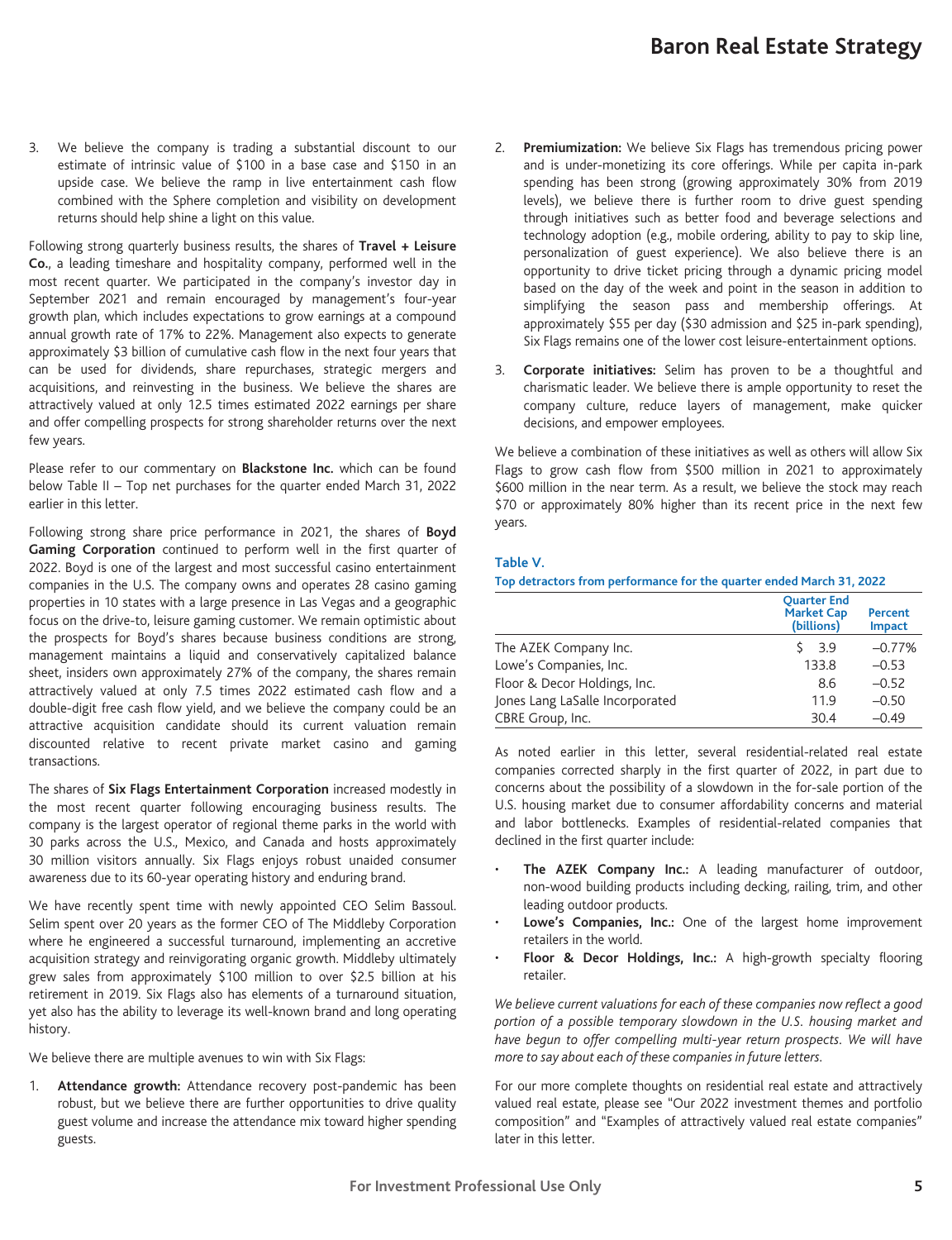Following strong share price performance in 2021, the shares of leading commercial real estate services firms, **Jones Lang LaSalle Incorporated** and **CBRE Group, Inc.** declined in the most recent quarter. We believe the current valuations of both companies are compelling. Further, we believe both companies are well-positioned to benefit from long-term growth opportunities that include a growing list of companies looking to outsource their commercial real estate needs, the growth in institutional ownership of commercial real estate, and attractive acquisition opportunities given their highly desirable global platforms and strong balance sheets.

### **OUR 2022 INVESTMENT THEMES AND PORTFOLIO COMPOSITION**

#### **Investment Themes**

We have continued to structure the Strategy to take advantage of three real estate-related themes. They are:

- COVID-19 recovery beneficiaries
- Opportunities in residential real estate
- The intersection of technology and real estate

In the first quarter of 2022, we increased exposure to COVID-19 recovery beneficiaries (52.5% to 60.4%), lowered exposure in residential real estate (from 27.9% to 15.6%) and technology-related real estate (14.9% to 11.1%), and raised cash from 3.3% to 9.1%.

#### **1. COVID-19 recovery beneficiaries**

This investment theme encompasses real estate companies at the epicenter of the pandemic.

Since the onset of the pandemic, certain REITs and other real estaterelated businesses that rely on the assembly of people have been severely impacted by COVID-19 as they were forced to shut down all or a large part of operations almost without exception.

For several months, the share prices of many of these companies have moved up and down in a roller coaster fashion mirroring the onset and path of COVID-19 variants (Delta, Omicron, BA.2) and many remain significantly below their peak prices.

We remain optimistic about the prospects for COVID-19 recovery beneficiaries, many of which are leisure and travel-related real estate companies, because we believe the businesses remain cyclically depressed, not secularly challenged and there is strong pent-up demand. We expect business conditions and the share prices to improve as more people receive booster shots and the FDA-authorized Pfizer and Merck COVID-19 treatment pills come into use.

We believe COVID-19 recovery beneficiaries offer prospects for at least 15% to 20% annual returns in the next few years.

Examples of COVID-19 recovery beneficiaries include:

#### *Casinos & gaming operators*

**Red Rock Resorts, Inc.**, **Boyd Gaming Corporation**, **Caesars Entertainment Corporation**, **MGM Resorts International**, **Las Vegas Sands Corporation**, and **Penn National Gaming, Inc.**

#### *Vacation timeshare companies*

**Marriott Vacations Worldwide Corp.**, **Travel + Leisure Co.**, and **Hilton Grand Vacations Inc.**

#### *Amusement park operators* **Six Flags Entertainment Corporation**

*Real estate operating companies* **Brookfield Asset Management Inc.**, **Blackstone Inc.**, and **Madison Square Garden Entertainment Corp.**

*Commercial real estate services companies* **CBRE Group, Inc.** and **Jones Lang LaSalle Incorporated**

*Land development companies* **The Howard Hughes Corporation**

*Certain REITs (office, apartment, mall, shopping center, hotel, health care, and gaming REITs)*

**Equity Residential**, **Kite Realty Group Trust**, **Gaming and Leisure Properties, Inc.**, **Douglas Emmett, Inc.**, **Simon Property Group, Inc.**, and **Alexandria Real Estate Equities, Inc.**

On March 31, 2022, COVID-19 recovery beneficiary companies represented 60.4% of net assets.

#### **Table VI.**

#### **COVID-19 recovery beneficiaries as of March 31, 2022**

|                                                | <b>Percent of</b><br><b>Net Assets</b> |
|------------------------------------------------|----------------------------------------|
| Casinos & Gaming Operators                     | 19.4%                                  |
| Hotels, Timeshare Operators, and Other Leisure |                                        |
| Companies                                      | 12.6                                   |
| Real Estate Operating Companies                | 8.4                                    |
| Certain REITs                                  | 7.6                                    |
| Commercial Real Estate Services Companies      | 6.9                                    |
| Amusement Park Companies                       | 2.8                                    |
| Land Development Companies                     | 2.2                                    |
| <b>OTAs</b>                                    | 0.5                                    |
| Total                                          | 60.4%                                  |

#### **2. Opportunities in residential real estate**

Beginning in the first week of 2022, we began to lower exposure to certain residential real estate companies because many shares had appreciated significantly the last few years and were vulnerable to the possibility of an eventual temporary slowdown in housing-related purchase activity due to a combination of consumer affordability concerns driven by the sharp rise in home prices and higher mortgage rates, and a dearth of new housing inventory.

The shares of several residential-related companies (homebuilders, home centers, and building product and service companies) declined 30% to 50% in the first quarter of 2022. Though we avoided some of the damage, in hindsight, we should have been even more aggressive trimming our positions in the first week of 2022.

Following the first quarter sharp decline in several residential-related real estate companies, we believe the valuations of many housing-related companies now reflect a good portion of a possible temporary slowdown in the U.S. housing market and have begun to offer compelling multi-year return prospects. We may look for opportunities to increase exposure to housing-related securities over the balance of 2022. Stay tuned.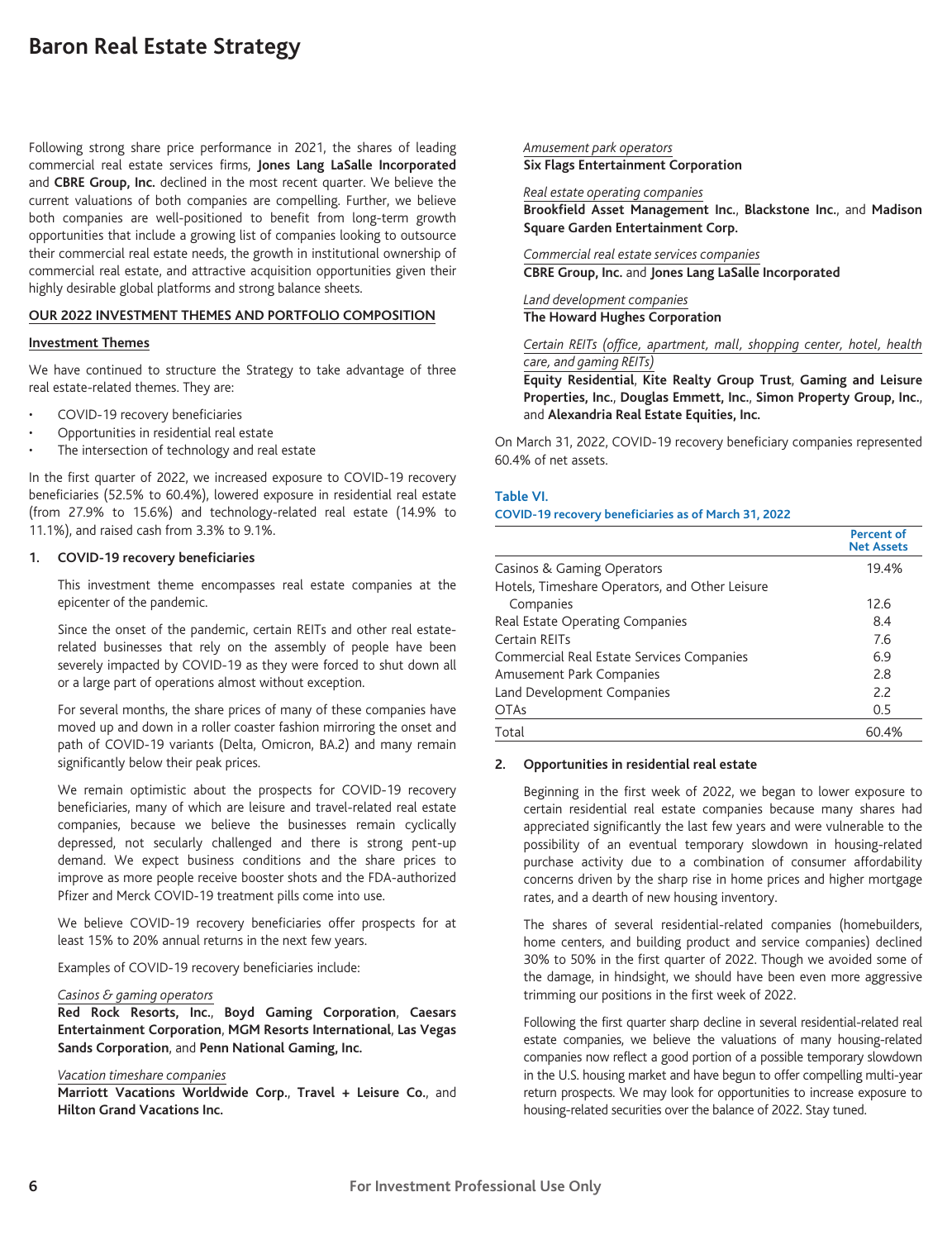For a few examples of attractively valued residential-related real estate companies, please see "Examples of attractively valued real estate companies" later in this letter.

Though we are cautious about the possibility of a slowdown in the U.S. housing market, investment opportunities in the housing market will likely remain a multi-year investment theme. The underpinning of our multi-year optimism is two-fold:

• There has been a **structural underinvestment in the construction of residential real estate relative to the demographic needs of our country** that should continue to reverse in the years ahead.

In the last three years, the U.S. has been building a similar number of homes annually as it did in 1959 – approximately 1.5 million homes, which also equals the 60-year average. This annual construction figure is shockingly low considering that the U.S. population has grown by more than 150 million people since 1959 – 330 million people today versus 178 million people in 1959!

Ever since the housing crisis from 2007 to 2010, housing supply has not kept pace with housing demand, household formation, and population growth leading to a structural shortage of housing. According to the U.S. Census, 12.3 million American households were formed from January 2012 to June 2021, but just 7 million new single-family homes were built during that time. The result? The U.S. is short more than 5 million homes.

Long-term housing-related demand prospects are also encouraging, especially from the approximately 73 million millennials – ages 25 to 40 – many of whom are now looking to buy or rent a home. Millennials are the largest generation in the workforce – many have jobs, their wages are increasing, and their multi-year delay of household formation is reversing. There are clear signs that millennials are debunking the view that the American Dream to own or rent a home is over.

**The large imbalance between pent-up housing demand and low construction levels bodes well, long term, for new singlefamily home purchases, though a spike in home prices and mortgage rates may temporarily deter would-be homebuyers. It also bodes well for home and apartment rentals.**

• There are **powerful cyclical AND secular tailwinds** that should aid the housing market in the years ahead.

# **Cyclical tailwinds**

In addition to cyclically depressed levels of construction activity and pent-up demand, low inventory levels, still relatively low mortgage rates by long-term average historical standards, high consumer savings, and strong job and wage growth should continue to benefit the U.S. housing market. The current situation is nothing like what occurred during the global Financial Crisis when our country's inventory of homes was significantly oversupplied relative to demand.

# **Secular tailwinds**

COVID-19 has also given rise to secular tailwinds that may aid the U.S. housing market for several years:

*Suburban may become the new urban*: More U.S. families have been moving out of urban areas to suburban towns. We expect demand for single-family homes, to purchase or rent, to remain strong.

*Work from home or anywhere*: If work-from-home arrangements become more permanent, people will have more flexibility to relocate away from urban centers. This should lead to an increase in new home sales and demand for single-family rentals.

*More time at home may lead to more investment in the home*: Homeowners are likely to spend more time at home than ever before as more employees work from home. This trend should contribute to homeowners spending more on home repair and remodeling activity (home office, outdoor decks and living spaces, pools, kitchens, and refreshing paint jobs). The Strategy currently has investments in several companies that should benefit from this trend including **Lowe's Companies, Inc.**, **Home Depot, Inc.**, **Floor & Decor Holdings, Inc.**, **Fortune Brands Home & Security, Inc.**, **The AZEK Company Inc.**, **Hillman Solutions Corp.**, **SiteOne Landscape Supply, Inc.**, **Pool Corporation**, and **Trex Company, Inc.**

Our research around (and investment in) non-REIT residential-related real estate companies such as homebuilders, land developers, building products/services companies, and home centers is an important differentiator versus REIT Strategies.

As of March 31, 2022, residential-related real estate companies represented 15.6% of net assets.

#### **Table VII.**

**Residential-related real estate companies as of March 31, 2022**

|                                   | <b>Percent of</b><br><b>Net Assets</b> |
|-----------------------------------|----------------------------------------|
| <b>Building Products/Services</b> | 7.9%                                   |
| <b>Home Centers</b>               | 2.5                                    |
| Homebuilders                      | 1.3                                    |
| REITs                             |                                        |
| Single-Family Rental              | 2.5                                    |
| Manufactured Housing              | 1.4                                    |
| Total                             | 15.6%                                  |

# **3. The intersection of technology and real estate**

Recently, the Strategy has maintained modest exposure to technology-centric real estate-related companies such as data centers and wireless tower companies due to our view of elevated valuations and superior return prospects in other segments of real estate.

The shares of several data center, wireless tower, and other technology-related real estate companies have lagged, and valuations are becoming more attractive. We may look for opportunities to increase exposure in the months ahead.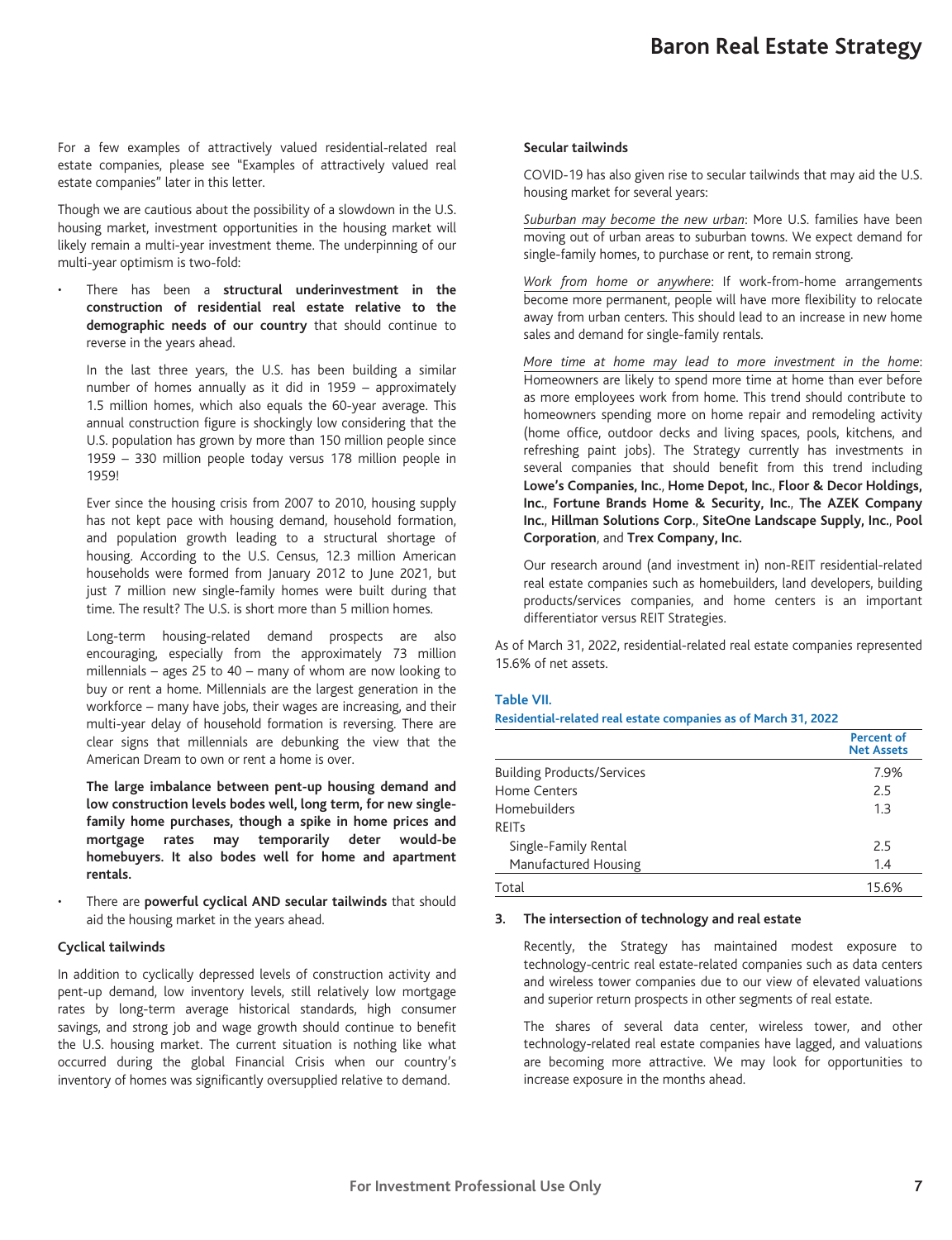We remain long-term bullish on the prospects for companies that embrace the intersection of technology and real estate.

The growth in cloud computing, the internet, mobile data and cellphones, wireless infrastructure, and e-commerce are powerful secular developments that should continue unabated for years and are impacting real estate, along with many other industries.

If anything, the pandemic has accelerated these secular trends as more people conduct business, leisure, residential, and commercial activities online.

Real estate-related companies that embrace and adopt the latest technological advances and innovations remain an important focus for us. Key beneficiaries of the technology revolution include data center companies, wireless tower companies, last mile logistics warehouses (or industrial REITs), and real estate data analytic companies.

On March 31, 2022, technology-related real estate companies represented 11.1% of net assets.

# **Table VIII.**

**Technology-related real estate companies as of March 31, 2022**

|                                          | <b>Percent of</b><br><b>Net Assets</b> |
|------------------------------------------|----------------------------------------|
| Data Centers                             | 2.3%                                   |
| Real Estate Data Analytics Companies     | 1.6                                    |
| Residential-Related Technology Companies | 0.3                                    |
| <b>RFITS</b>                             |                                        |
| <b>Wireless Tower REITs</b>              | 3.4                                    |
| Industrial REITs                         | 2.5                                    |
| Data Center REITs                        | 1.0                                    |
| Total                                    | 11.1%                                  |

# **Portfolio Composition**

In addition to prioritizing the three investment themes cited above, we have continued to implement a **barbell approach to portfolio construction** that includes a mix between best-in-class real estate growth companies and real estate value opportunities.

We believe our barbell approach remains prudent because COVID-19 and the recent spike in interest rates and inflation have led to a wide disparity in share price performance and valuation for many real estate companies.

The Strategy's long-term investment bias remains the prioritization of competitively advantaged best-in-class real estate companies with long runways for growth. Examples currently held in the Strategy include:

**American Tower Corp.**, **CBRE Group, Inc.**, **CoStar Group, Inc.**, **Equinix, Inc.**, **Lowe's Companies, Inc.**, **Prologis, Inc.**, **Public Storage Incorporated**, and **Alexandria Real Estate Equities, Inc.**

The Strategy also invests in several real estate companies that are attractively valued and on sale. Examples include:

**Brookfield Asset Management Inc.**, **Jones Lang LaSalle Incorporated**, **MGM Resorts International**, **Boyd Gaming Corporation**, **Marriott Vacations Worldwide Corp.**, **Caesars Entertainment Corporation**, **Six Flags Entertainment Corporation**, **Las Vegas Sands Corporation**, and **Madison Square Garden Entertainment Corp.**

We currently have investments in REITs, plus seven additional real estaterelated categories (not including Unclassified securities). Our percentage allocations to these categories vary, and they are based on our research and assessment of opportunities in each category (See Table IX. below).

#### **Table IX.**

#### **Investments in real estate-related categories as of March 31, 2022**

|                                   | Percent of<br><b>Net Assets</b> |
|-----------------------------------|---------------------------------|
| <b>REITS</b>                      | 20.6%                           |
| Casinos & Gaming Operators        | 19.4                            |
| Hotels & Leisure                  | 15.5                            |
| <b>Building Products/Services</b> | 10.4                            |
| Real Estate Service Companies     | 9.2                             |
| Real Estate Operating Companies   | 8.4                             |
| Homebuilders & Land Developers    | 3.6                             |
| Data Centers <sup>1</sup>         | 2.3                             |
| Unclassified                      | 1.5                             |
| Cash and Cash Equivalents         | 9.1                             |
| Total                             | 100.0%                          |

1 Total would be 3.3% if included data center REIT Equinix, Inc.

#### **EXAMPLES OF ATTRACTIVELY VALUED REAL ESTATE COMPANIES**

**We believe that many real estate companies are attractively valued relative to their historical levels and are on sale relative to private real estate alternatives.**

# **Notable declines in several real estate companies in the first quarter of 2022**

A portion of the value in public real estate surfaced in the first quarter of 2022. In the first three months of the year, an abundance of mostly macro developments – a spike in interest rates and mortgage rates, increases in food, oil, gas, and housing prices – contributed to sharp declines in the share prices of several real estate companies, in some cases by as much as 30% to 50%. A sampling includes:

- Homebuilder companies declined 30% to 40% *Examples*: **Lennar Corporation**, **D.R. Horton, Inc.**, and **Toll Brothers, Inc.**
- Residential building product and services companies declined 30% to 55%

*Examples*: **Floor & Decor Holdings, Inc.**, **Trex Company, Inc.**, **SiteOne Landscape Supply, Inc.**, and **The AZEK Company Inc.**

- Home centers declined 20% to 30% *Examples*: **Home Depot, Inc.** and **Lowe's Companies, Inc.**
- Certain travel-related companies declined 10% to 20% *Examples*: **Vail Resorts, Inc.** and **Caesars Entertainment Corporation**
- Commercial real estate services companies corrected 11% to 16% *Examples*: **CBRE Group, Inc.** and **Jones Lang LaSalle Incorporated**
- Wireless tower and data center companies corrected 10% to 15% *Examples*: **Equinix, Inc.** and **American Tower Corp.**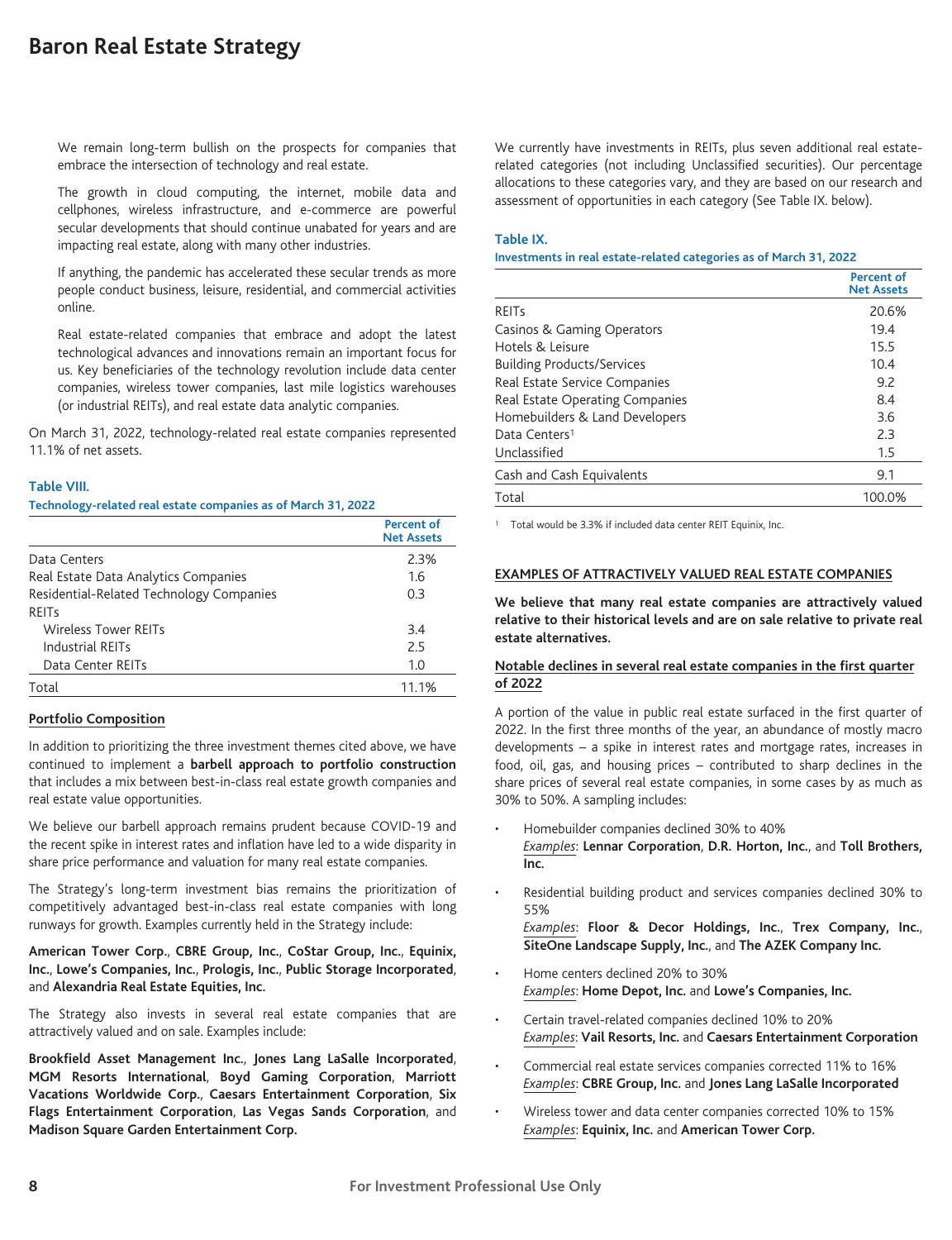At this stage, we believe several public real estate companies offer **compelling long-term return prospects that, in some cases, may include a trifecta combination of growth, dividends, and an improvement in valuation.**

#### **Examples of public real estate companies that are attractively valued**

#### **Brookfield Asset Management Inc.**

- A leading alternative asset manager that is one of the largest owners and operators of real estate and infrastructure assets in the world.
- At the company's September 2021 investor day, the management team laid out a multi-year growth plan with expectations for its shares to increase from its recent price of \$54 to more than \$150 over the next five years. Management has a track record of under-promising and over-delivering.

# **Jones Lang LaSalle Incorporated**

• One of the leading commercial real estate services firms in the world currently valued at only 12 times 2022 estimated earnings versus a long-term average of approximately 15 times earnings.

# **Boyd Gaming Corporation**

- One of the largest and most successful casino entertainment companies in the U.S. The company owns and operates 28 casino gaming properties in 10 states with a large presence in Las Vegas.
- Business conditions remain strong, yet the shares are valued at only 7.5 times 2022 estimated cash flow and a double-digit free cash flow yield versus a long-term average of more than 9 times cash flow.

#### **Travel + Leisure Co.**

A leading timeshare and hospitality company that is valued at only 12.5 times 2022 estimated earnings despite management's expectations to grow earnings per share by approximately 20% per year for the next 4 years.

# **MGM Resorts International**

- Leading global casino and entertainment company.
- At its recent price of \$40 per share, we believe the company is valued at a significant discount to our reasonable \$60 per share estimate of the sum-of-the-parts value of its business.

# **The Howard Hughes Corporation**

- One of the largest and leading residential and commercial real estate land developers in the country.
- At its recent price of only \$100 per share, the company is valued at a steep discount to management's conservative estimate of the liquidation value of its portfolio of \$170 per share.

## **Toll Brothers, Inc.**

The leading luxury homebuilder in the U.S. that corrected more than 30% in the first quarter of 2022 and is currently valued at only 1.1 times tangible book value versus a long-term average of approximately 1.4 times book value and a peak multiple of approximately 2.0 times book value.

#### **Vail Resorts, Inc.**

Leading real estate portfolio of ski resorts currently valued at only 13 times cash flow versus a long-term average multiple of approximately 15 times cash flow.

# **The AZEK Company Inc.**

Residential-related outdoor living products manufacturer that has declined approximately 50% in the first quarter of 2022 and is valued at only 12.5 times 2022 estimated cash flow versus a long-term average of more than 20 times cash flow.

# **Other**

We believe there are several other REIT and non-REIT real estate-related companies that are attractively valued and, in some cases, highly discounted. A few additional examples include:

- Certain hotel REITs are currently valued at 30% to 50% discounts to estimated replacement cost.
- Office landlords, despite expectations for occupancy and rental pressures, are, in our opinion, cheap at 40% to 50% discounts to replacement cost.
- Certain shopping centers are currently valued at steep discounts to intrinsic value.

# **Examples of public real estate categories and companies that are on sale relative to private real estate alternatives**

We closely monitor the valuations paid for private real estate.

Currently, much of public real estate is on sale relative to the private real estate market. In other words, it's cheaper to buy on *"Wall Street than on Main Street."*

The current favorable arbitrage between public and private real estate valuations may bode well for the return prospects for public real estate companies and investors. We anticipate that one of two scenarios is likely to unfold:

- 1. The share prices of discounted public real estate companies will increase organically to a more appropriate valuation; or,
- 2. Private equity, with its more than \$300 billion of capital that has been raised and targeted for real estate purchases, will acquire the discounted public real estate companies at premium valuations to current prices.

Below is a sampling of the capitalization rates paid in private real estate transactions for several real estate categories. Note: Capitalization rate ("cap rate") is a real estate valuation measure used to compare different real estate investments. The cap rate is generally calculated as the ratio between the annual rental income produced by a real estate asset to its current market value. The lower the cap rate, the more expensive the headline valuation and vice versa.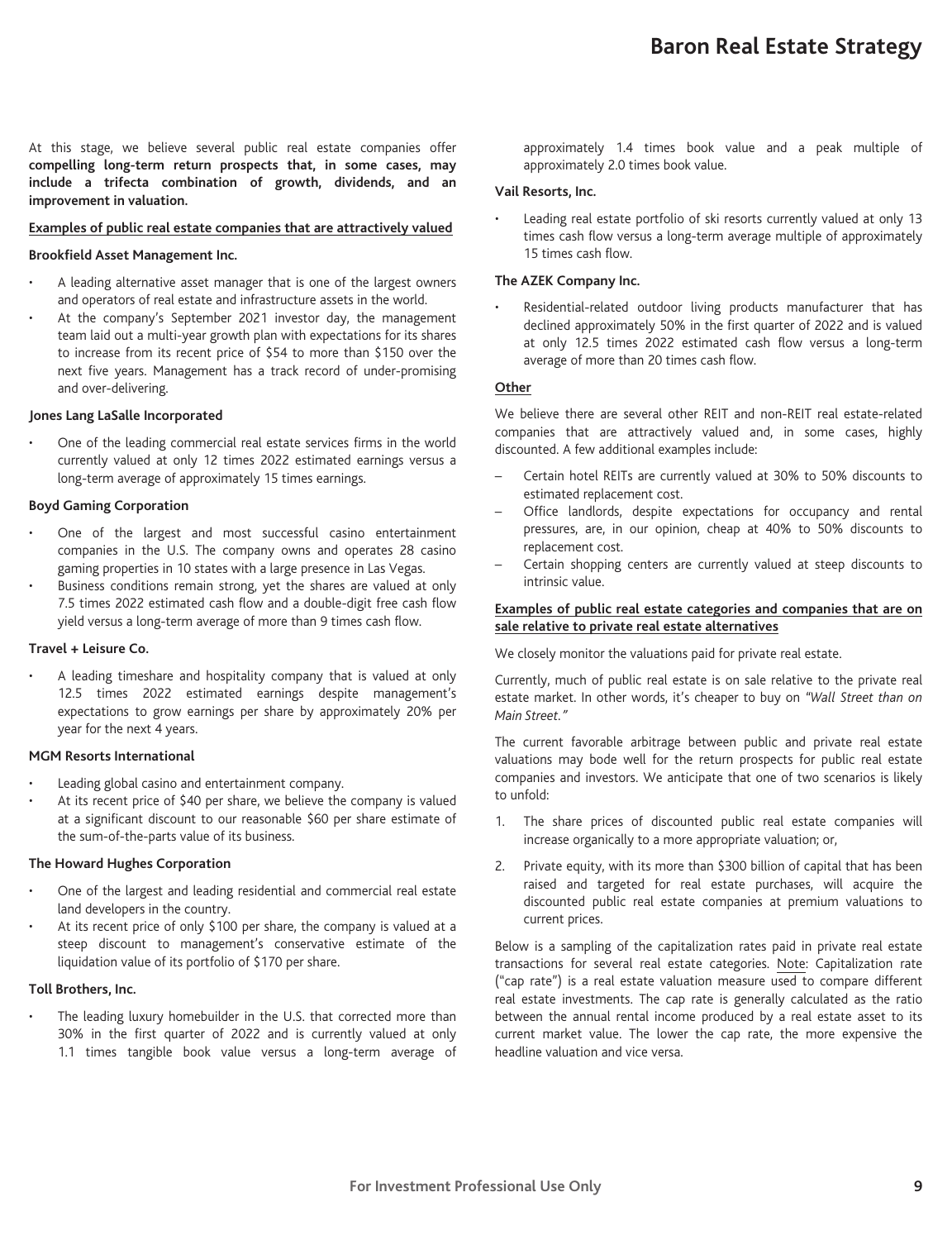The data below highlights the clear premium ascribed to private real estate and the valuation disconnect between public real estate and private real estate.

- **Multi-Family REITs:** Private market transactions in the mid-high 3% rate range versus current public market valuations for best-in-class apartment REITs in the low 4% capitalization rate range.
- **Single-Family Rental REITs:** Private market transactions in the mid-3% rate range vs. current public market valuations for best-in-class single-family rental REITs in the mid-4% rate range. Analysts estimate that in 2021 Blackstone purchased Home Partners of America for \$6 billion or an estimated 3.5% rate while our investment in Invitation Homes is currently valued at only a 4.5% rate.
- **Office REITs:** Private market transactions have occurred at or below a 5% rate for high-quality properties in several markets versus current public market valuations for "best-in-class" office REITs in the mid-5% to mid-7% rate range. Certain office REITs are valued in the public market on a per square foot basis at approximately 40% to 60% of estimated replacement cost.
- **Shopping Centers:** Private market transactions below 5% rates, versus current public market valuations in the mid-5% to mid-7% rate range.
- **Self-Storage REITs:** Private market transactions in the mid-3% rate range, versus current public market valuations for REITs in the low-4% range (notwithstanding having higher-quality portfolios and more significant embedded growth).
- **Life Sciences Real Estate:** Analysts estimate that Blackstone and Ventas purchased life science office buildings at \$1,300-\$1,500 per square foot in the private market, yet the Strategy owns the public REIT with the premier life science real estate portfolio in the country, Alexandria Real Estate, which is currently valued at only \$900 per square foot.
- **Data Center REITs:** Data center REITs QTS and CoreSite were acquired last year at 25 to 27 times EBITDA, yet the Strategy owns the premier data center company in the world, Equinix, and it is currently valued at only 23 times EBITDA.
- Las Vegas-centric Casinos: Private equity firms continue to acquire casino gaming real estate assets in Las Vegas and are paying 16 to 20 times cash flow, yet our holdings in Red Rock Resorts and MGM Resorts (both with significant Las Vegas exposure) are currently valued at only 7.5 to 10 times cash flow.
- **Hotels:** Many individual and bulk hotel transactions have traded in the private market in the 13 to 17 times cash flow range, representing large premiums to several public hotel companies. Also, several hotels have been acquired in the private market at \$600,000-\$1 million per key versus publicly traded hotel REITs valued on average at \$350,000 per key.
- **Regional Gaming Companies:** Bally's recently received a privatization offer for 9 times EBITDA (30% premium to market price) versus Boyd Gaming's current valuation of only 7.5 times EBITDA. In our opinion, Boyd maintains a far superior real estate portfolio, and if valued at 9 times cash flow, it's shares would appreciate by approximately 40% to 50%.

• **Timeshare Operators:** Private market transactions in the 12.5 times to 15 times cash flow range (10 times for lower quality) versus highquality public companies currently valued at 9 to 10 times cash flow.

# **CONCLUDING THOUGHTS ON THE PROSPECTS FOR REAL ESTATE AND THE STRATEGY**

In our year-end 2021 letter, we said that we anticipate that 2022 may be arduous to navigate in part due to the prospects of a more hawkish Federal Reserve, higher interest rates, and the possibility of moderating growth and valuation multiple compression in some segments of commercial and residential real estate. If the aforementioned materialized, we would anticipate lower returns relative to the elevated returns of the last three calendar years when the Strategy, on average, gained approximately 37%, per year.

Regarding the prospects for the stock market and real estate, we also posited that there were cases to be made for the glass being half full or the glass being half empty.

The first quarter of 2022 was certainly challenging to navigate, and the market generally took a glass half empty view.

We recognize that in the months ahead there will likely be ongoing elevated volatility and choppy periods in the market. Yet, we remain incrementally positive, in part because of the recent sharp correction in share prices in several real estate companies and **believe there are valid reasons for optimism for the stock market, public real estate, and the Baron Real Estate Strategy**.

# **Stock Market Outlook**

We believe the end of the global pandemic may be reached as broad population immunity is achieved and with the help of new therapeutics. This may produce a global cyclical recovery, an improvement in employment, a release of consumer pent-up demand for travel and other activities, and increased corporate investments (capital expenditures, mergers and acquisitions, and share buybacks). We also believe an eventual easing of supply chain bottlenecks and labor tightness and moderating economic growth will contribute to a reduction from elevated inflation. Negative real interest rates and several reasonably valued stocks continue to bode well for equities relative to bonds. For these reasons, **we remain positive on the outlook for the stock market.**

# **Real Estate Market Outlook**

We continue to believe the conditions are in place for much of real estate to perform well in the year ahead. As detailed earlier in this letter, real estate business prospects remain favorable for most segments of commercial and residential real estate. Inventory and new construction activity remain modest relative to demand. Balance sheets are in solid shape. Several segments of real estate offer inflation protection characteristics and serve as a partial inflation hedge. Many real estate stocks remain attractively valued relative to equities, bonds, and the private real estate market. There is a staggering amount of private equity capital that continues to target real estate and may drive public real estate asset values higher. For these reasons, **we remain positive on the outlook for real estate.**

# **Baron Real Estate Strategy Outlook**

We believe the benefits of our broader approach and flexibility will shine bright in the years ahead in part due to the new and evolving real estate